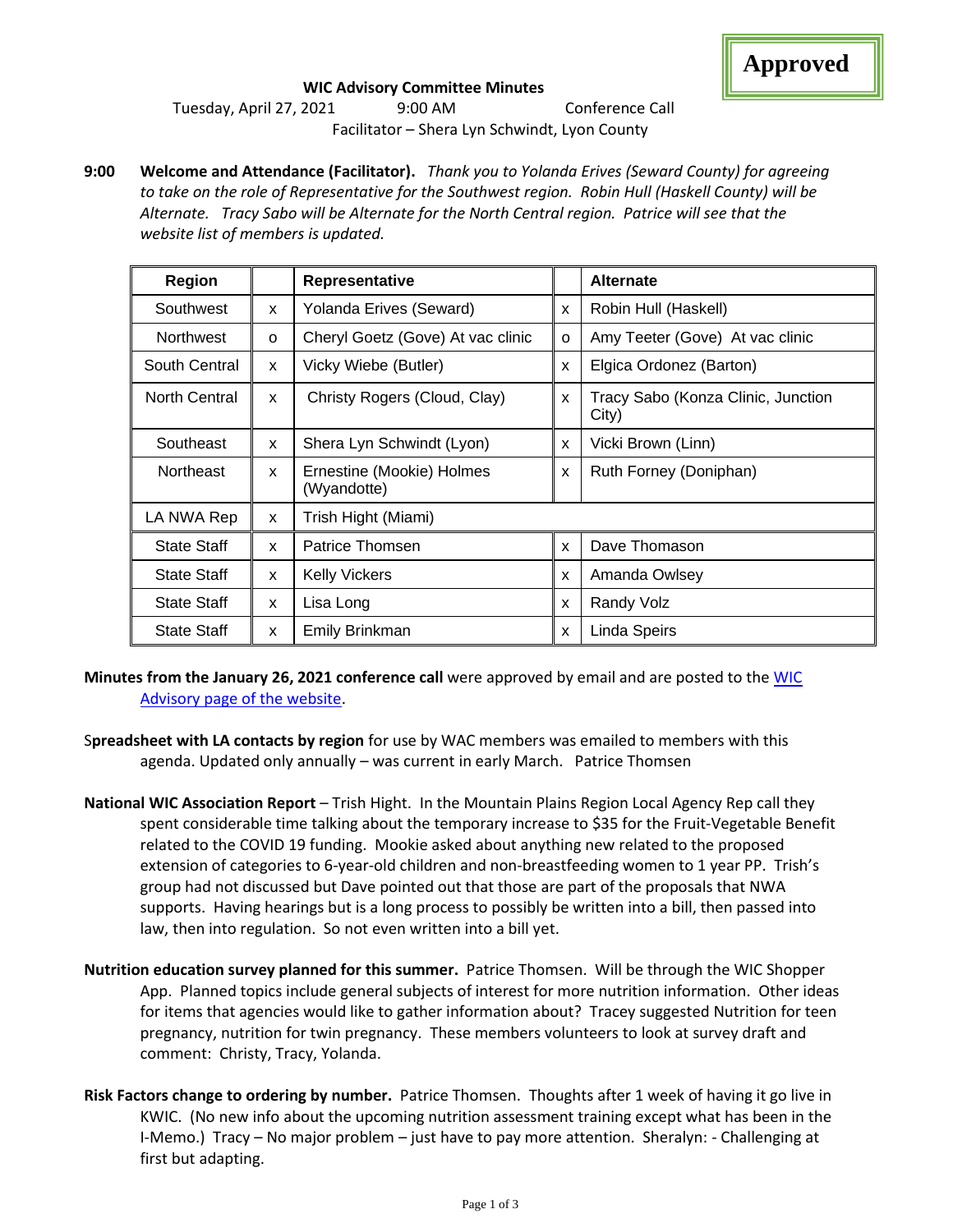- **Internet/online Security Training by clinic staff –** Patrice Thomsen, Dave Thomason. WIC does not currently require any internet/online security training by local clinic staff. We'd like to collect information about what is being done through the local agencies outside of WIC requirements. Does your agency currently have a requirement that staff have to have annual training?
- Yes Tracy Konza, Yes; , Bev Barton, Yes; Sheralyn Lyon (Flint Hills) "Know Before" and HIPAA; Mookie – Wyandotte, Annual for HIPAA and every 5 years for computer, responsible use of tech. (and all new employees); Yolanda – Seward – no annual training but their IT sends out link for training periodically; Vicky – Butler – Did have one this year, but unsure if it will be annual. Their IT sends security updates periodically.
- **WIC Health Channel** Dave Thomason. Seems like limited use by LA for various reasons. We decided to cancel the contract, but Film Ideas offered to give us use of the channel for free for the rest of FFY 2021. (thru 9/30/21.) Cost is about \$23,000 per year. We'll consider more but at present think we'll likely still not renew. Yolanda commented in Seward that they do play it in the waiting room, but "honestly nobody pays attention."

# **KWIC Update** – Dave Thomason

Soon there will be an update in KWIC for the annual updated income Guidelines. Website policy will also be updated. All agencies will be notified.

# **Update from the State WIC Director – Covid-19 and other** -Dave Thomason

- COVID 19
	- o Previous week the SA sent out an updated Q & A
	- $\circ$  Do we expect waivers to end soon? We do not anticipate expiration of waivers thru the end of the year. There are no requirements from the SA that mandate Local Agencies must provide remote services – follow local guidance and provide services as safely as possible.
	- o What are WAC members doing now/planning?
		- Tracy Konza clinic Currently remote. As of mid-July, expects to see all in clinic unless are COVID-positive or especially high risk. Understand that Geary and Riley are currently remote.
		- Mookie. Wyandotte is currently remote.
		- **EXECT** Sheralyn Lyon Currently majority remote. Planning to start In-person in June.
		- Yolanda Seward, Since March 1, have been in office. Day before appt, when do the reminder call, screen on the phone and if have symptoms, will do remotely.
		- Ruth Doniphan Today in -person
		- Christy Cloud Remote until most of the immunization clinics have slowed down because the immunization clinic is right next to WIC area.
	- $\circ$  Feedback on remote Management Evaluations? (None offered by committee members.)
	- o \$35 FVB
		- Several members said clients are very happy. Tracy reported that Riley did a great video. Put on Facebook. Included the message to "Stay tuned for ways to use this extra food". Would be good to collaborate across the state to get client ed resources.
		- Dave pointed out there would be an NWA toolkit
		- Christy "How hard to had frozen  $f/v$ ?" SA answer: Unfortunately hard. A big job to get products, UPC, notifications, etc.
- SNAP in Kansas applied for a grant to match up SNAP and WIC records for outreach in early stages of pregnancy. Just received grant. Dave and Amanda Owsley are working with them.
- Local Agencies should be monitoring expenditures and let SA know if you will have a lot of money left.